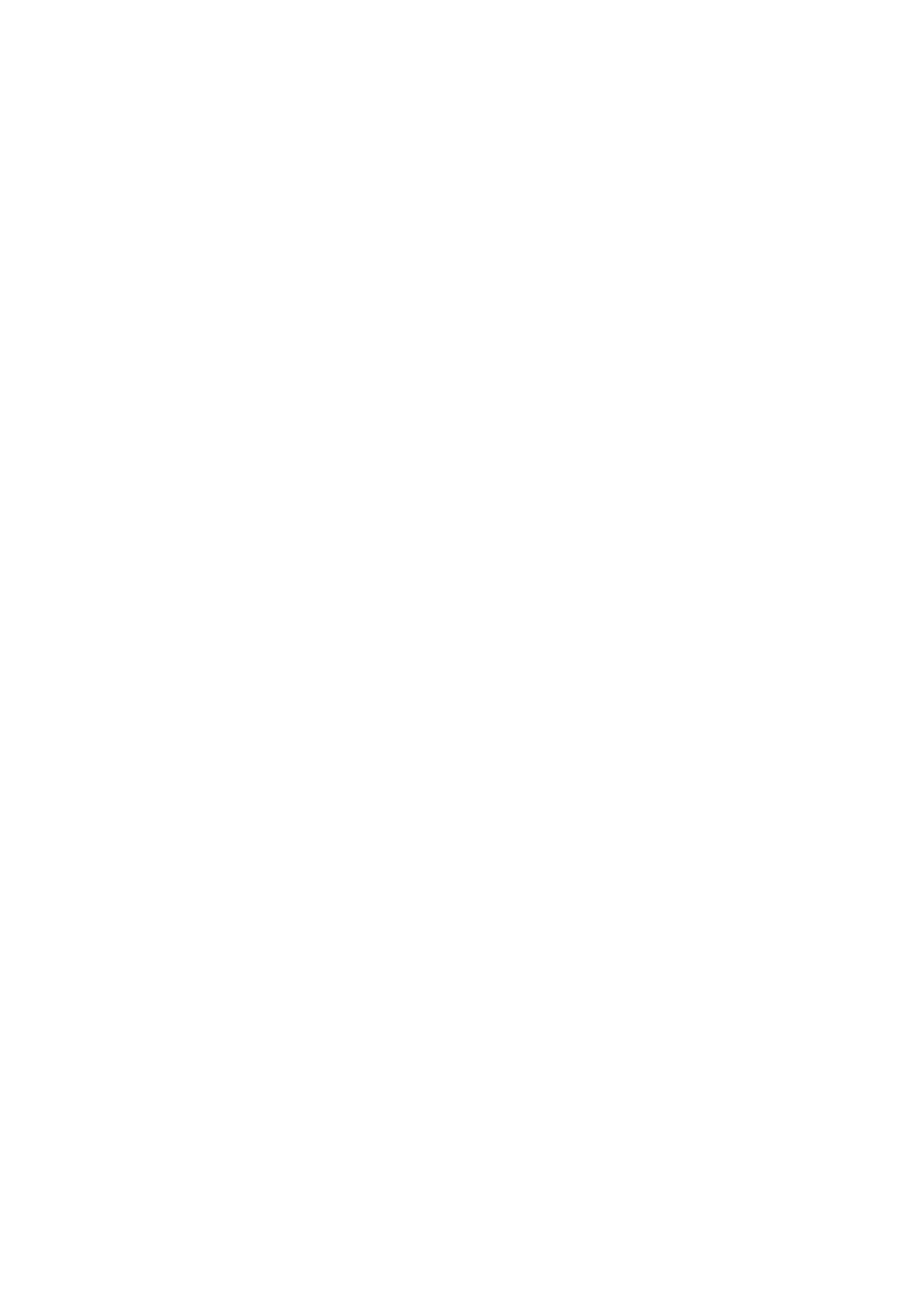# **1. Introduction**

Internet (game) addiction is often labeled as problematic Internet (game) use and could be characterized by an individual's inability to control his or her Internet (game) use, which in turn leads to feelings of distress and to a functional impairment of daily activities (Shapira at al., 2003) The clinical interpretation of Internet (game) addiction has brought many controversies. It is still not included in the current DSM or ICD classifications<sup>1</sup>. On the one hand, Internet addiction shows a strong diagnostic similarity to DSM-IV's substance dependence (Young, 1996) and demonstrates a pattern similar to compulsive gambling (Young, 1998; Greenfield, 1999). On the other hand, some researchers argue that Internet compulsion may be masking other problems (Walther, 1999; Griffiths, 2000; Davis, 2001).

The second theory on which the research described in this paper is based is that of flow. The concept of flow was introduced by Csikszentmihalyi (1990) to describe the optimal experience – the state in which someone is fully focused on a pleasant activity and when there is a balance between skills and challenges. Flow experiences can be characterized by intense and focused concentration, merging of action and awareness, loss of reflective self-consciousness, sense of control over one's actions, distortion of the sense of time, clear goals, immediate feedback, and intrinsic reward. Such characteristics seem to fit the course of gameplay well and some studies indicate a positive relation between flow and game addiction (Choi & Kim, 2004; Chou & Ting, 2003). There is, however, also an opposite voice which shows a negative correlation between flow and inclinations toward addiction (Wan & Chiou, 2006). In this study, the level of the flow experience was significantly lower for addicts than for non-addicts.

Is the flow experience responsible for inclinations toward addiction? The first position assumes only the positive perspective on flow – which seems justified, as the flow state is related to a positive affect. The second

................................

<sup>1</sup> DSM (Diagnostic and Statistical Manual of Mental Disorders) and ICD (International Statistical Classification of Diseases and Related Health Problems) are publications used for diagnostic purposes.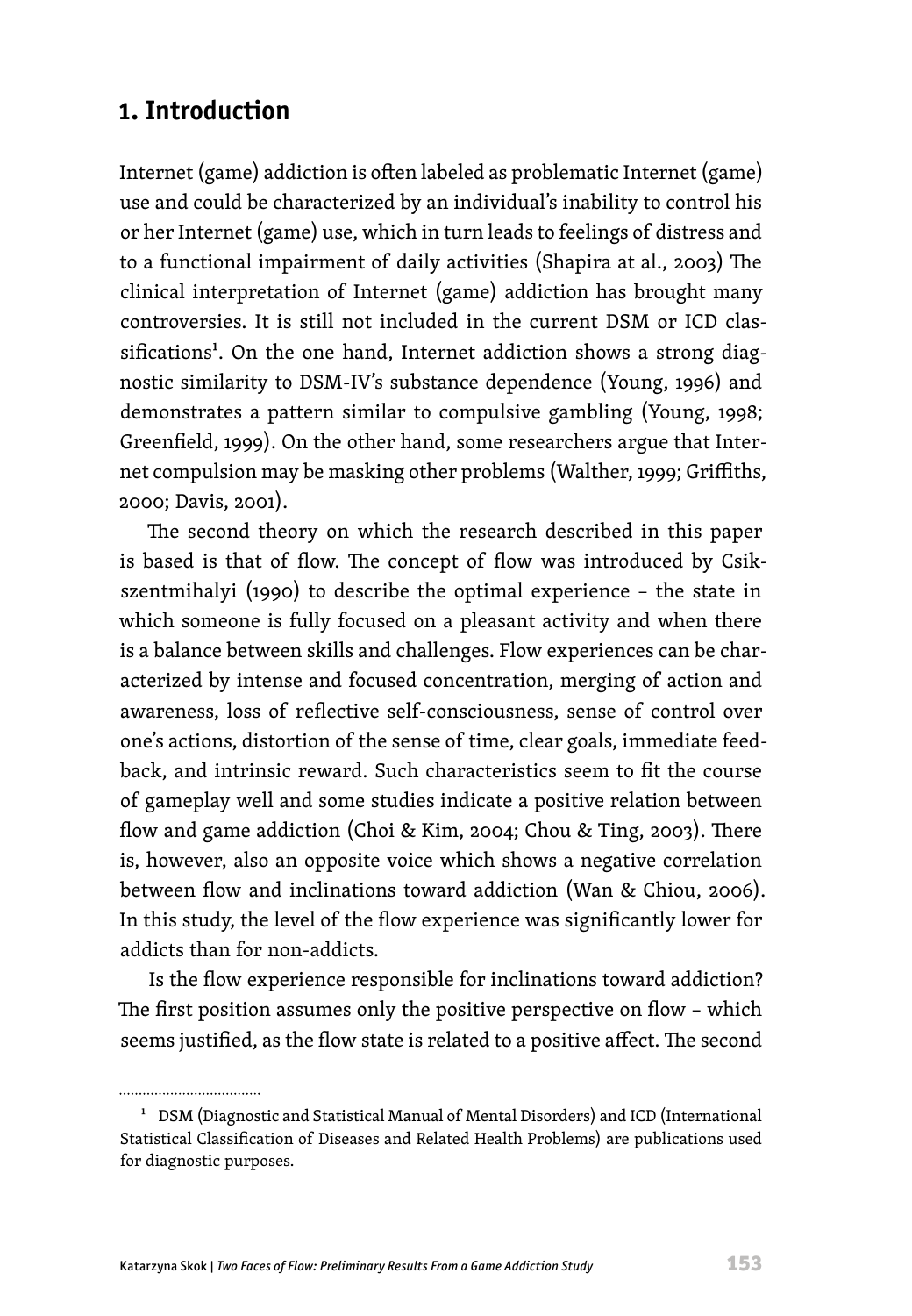one highlights the negative perspective and is based on the motivational premises of Maslow's hierarchic theory of needs. It differentiates lower dissatisfactory needs (physiological needs, safety, love / belonging, selfesteem) from higher satisfactory needs (self-actualisation, transcendence). The authors representing the second position (Wan & Chiou, 2006) assume that satisfying lower needs does not lead to higher satisfaction. They indicate that both types of needs describe entirely different dimensions and should not be treated as two poles of a single dimension. According to these authors, addiction features are more typical to lower dissatisfactory needs than to higher satisfactory needs. Compulsive playing seems to stem from the relief of dissatisfaction rather than the pursuit of satisfaction. In contrast, games tend to provide the non-addicts with a sense of satisfaction rather than a sense of dissatisfaction.

One of the purposes of the current study was the exploration of this difference. This exploration might explain the contradicting results described by the 'positive' and 'negative' perspectives mentioned above. If the difference is a fact, addicts would be motivated by a kind of compensation ('I'd feel bad if I didn't play') and non-addicts by fun ('When I play, I feel good').

Both types of players would experience the flow state as introduced by Csikszentmihalyi, but they would be focused on its different characteristics: either clearly 'positive' ones (fun) or those slightly 'negative' (loss of reflective self-consciousness, forgetfulness). The distinction between 'positive' and 'negative' characteristics might evoke undesirable associations so both flow perspectives – based on their key features – are called in this study hedonistic and eudaimonistic.

Both hedonism and eudaimonism have their sources in ancient Greek thought. Hedonism (Greek *ἡδονή*, "pleasure") as an ethical position was developed by Aristippus of Cyrene and indicated that pleasure is the only good. 'Positive' flow is hedonistic in nature because it implies experiencing pleasure. An online game which does not give fun stops being attractive. The other type of flow has eudaimonistic characteristics (gr. *εὐδαιμονία*, "happiness"). Eudaimonism is a broader perspective but it can be described in relation to hedonism – the former views happiness in the same way as the latter does pleasure (Tatarkiewicz, 1976). Eudaimonism – in contrast to hedonism – accepts a number of different paths leading to happiness.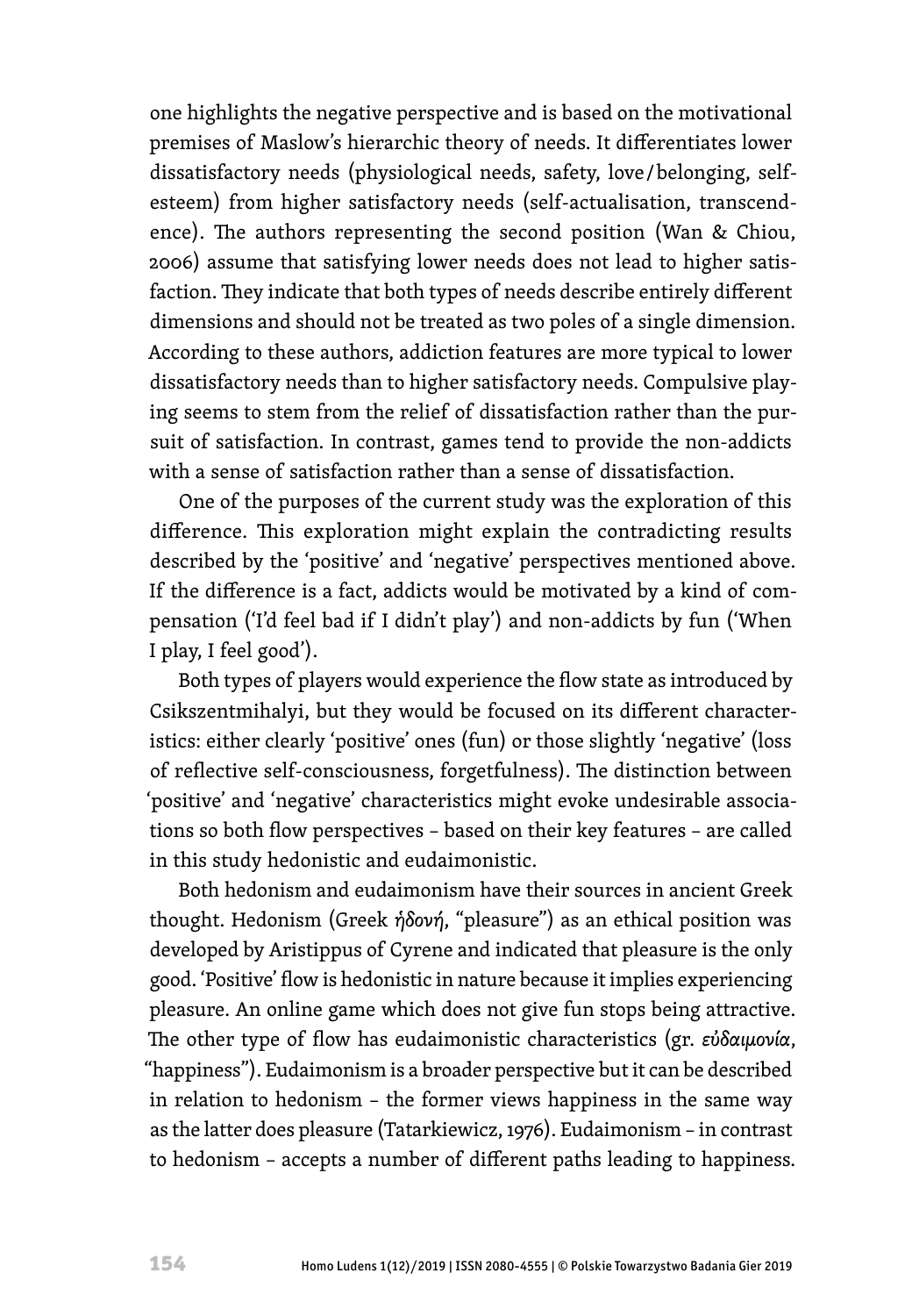In current psychology both approaches have given rise to different views on the nature of well-being. If the concept of well-being refers to optimal psychological functioning and experience (Ryan & Deci, 2001), then – depending on the point of view – it can be interpreted either in terms of pleasure and happiness (Kahneman, Diener & Schwarz, 1999) or actualisation of human potentials (Waterman, 1993). It is worth noting than the idea of flow examined in the current article is congruent with both of these positions and encompasses components mentioned by Csikszentmihalyi (1990). If eudaimonistic flow can be characterized by the need for happiness and fulfillment, then escape (compensation) is a core of this experience (this has not been noticed before). Fulfilling or realising one's daimon or true nature (Waterman, 1993) implies understanding of the imperfectness of human life and the pursuit of ultimate meaning which cannot be reduced to a mere pleasure. Compensation is inevitable here because it guarantees personal growth and feelings of competency in spite of objective obstacles an individual may meet on the way to happiness. It can be hypothesised here that an online game which does not give fun anymore is rejected by individuals oriented hedonistically but not eudaimonistically (as compensating life deficits with a game does not necessarily need to be pleasant). As noticed by McMahan and Estes (2011), running a marathon provides more opportunities for personal growth than dining at a fine restaurant. In terms of flow: dining at a fine restaurant provides short-time pleasure (fun) and running a marathon (and preparing to it) gives meaning that can occupy the mind for a longer time.

An Internet (game) addict who is refused their favorite way of escaping may perceive their own offline deficits much more deeply, which in turn may lead to withdrawal symptoms characteristic of addiction. An individual motivated eudaimonistically is determined to achieve some broader goal than mere pleasure.

Eudaimonistic and hedonistic flow seem to be two faces of the traditional flow. They describe different ways people are motivated to certain behaviors. Intense and focused concentration, merging of action and awareness, loss of reflective self-consciousness, and time distortion might be more essential to eudaimonistic flow (escape, forgetting), and clear goals, immediate feedback, and intrinsic reward might be more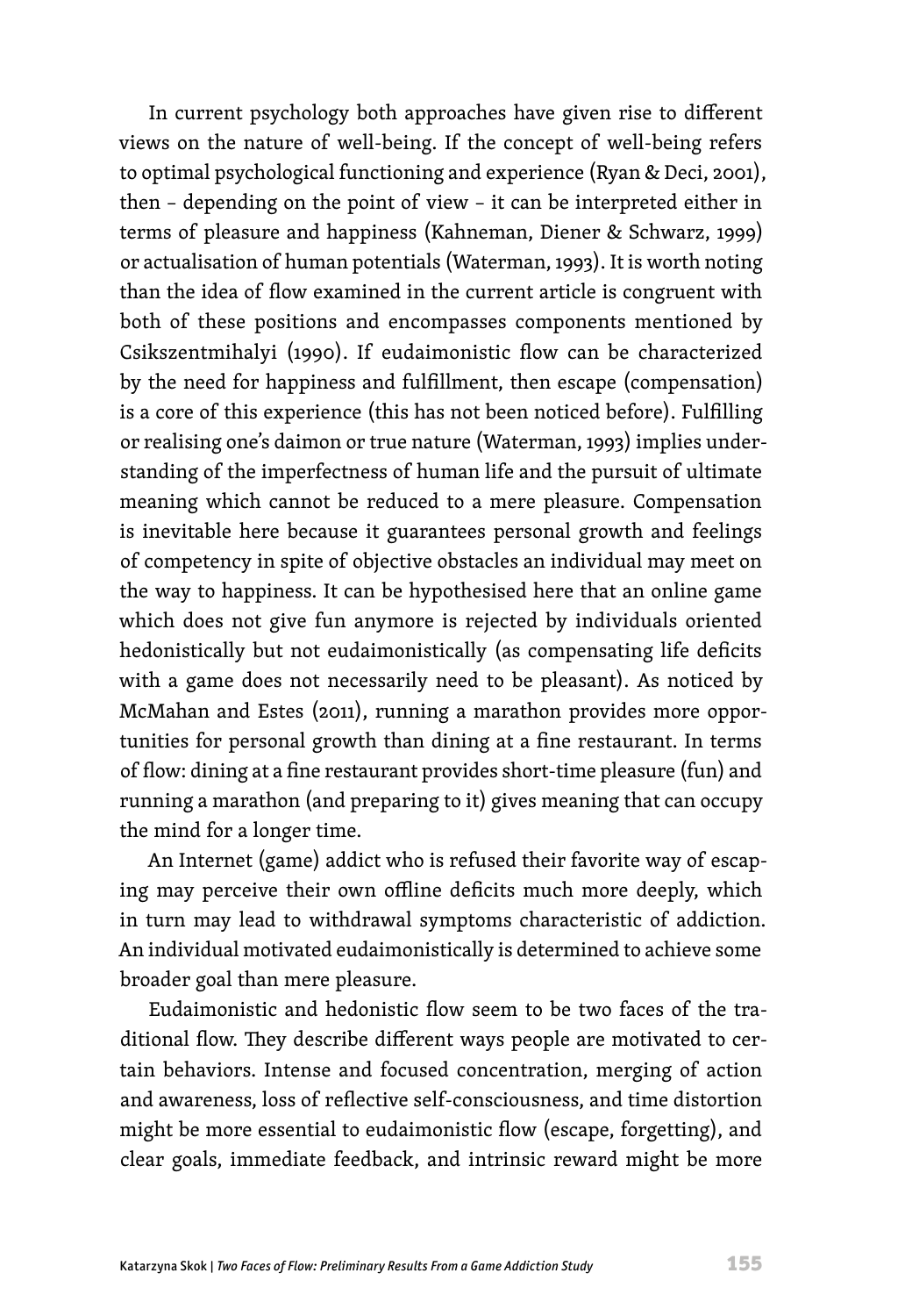relevant to the hedonistic one (pleasure). The twofold characteristics of the optimal experience can be better understood in the light of the promotion–prevention theory (Higgins, 1997). In the context of online games, promotion behaviors are those motivated by fun, curiosity, or achievements (embracing pleasure). On the other hand, the aim of prevention behaviors is distraction and escape (avoiding pain).

# **2. The Current Study**

The hypotheses in the current study reflected the differences in flow experienced by players who were more and less inclined toward addiction. It was assumed that the differences would be observed both online (in-game) and offline (in real-life activities).

- H1. More addicted players will be:
	- H1.1. less satisfied with their lives than less addicted players.
- H2. Differences between more addicted players and less addicted players in the flow experienced offline and in-game will be the following:
	- H2.1. Less addicted players will experience a higher level of flow offline than in-game.
	- H2.2. More addicted players will experience a higher level of flow in-game than offline.
	- H2.3. More addicted players will experience in-game a higher level of flow than less addicted players.
	- H2.4. More addicted players will experience offline a lower level of flow than less addicted players.
- H3. Differences between more addicted players and less addicted players in experiencing eudaimonistic and hedonistic flow will be the following:
	- H3.1. The level of eudaimonistic flow experienced in-game will be higher for more addicted players than less addicted ones.
	- H3.2. The level of hedonistic flow experienced in-game will be higher for less addicted players than more addicted ones.
	- H3.3. The level of hedonistic flow experienced offline will be higher for less addicted players than more addicted ones.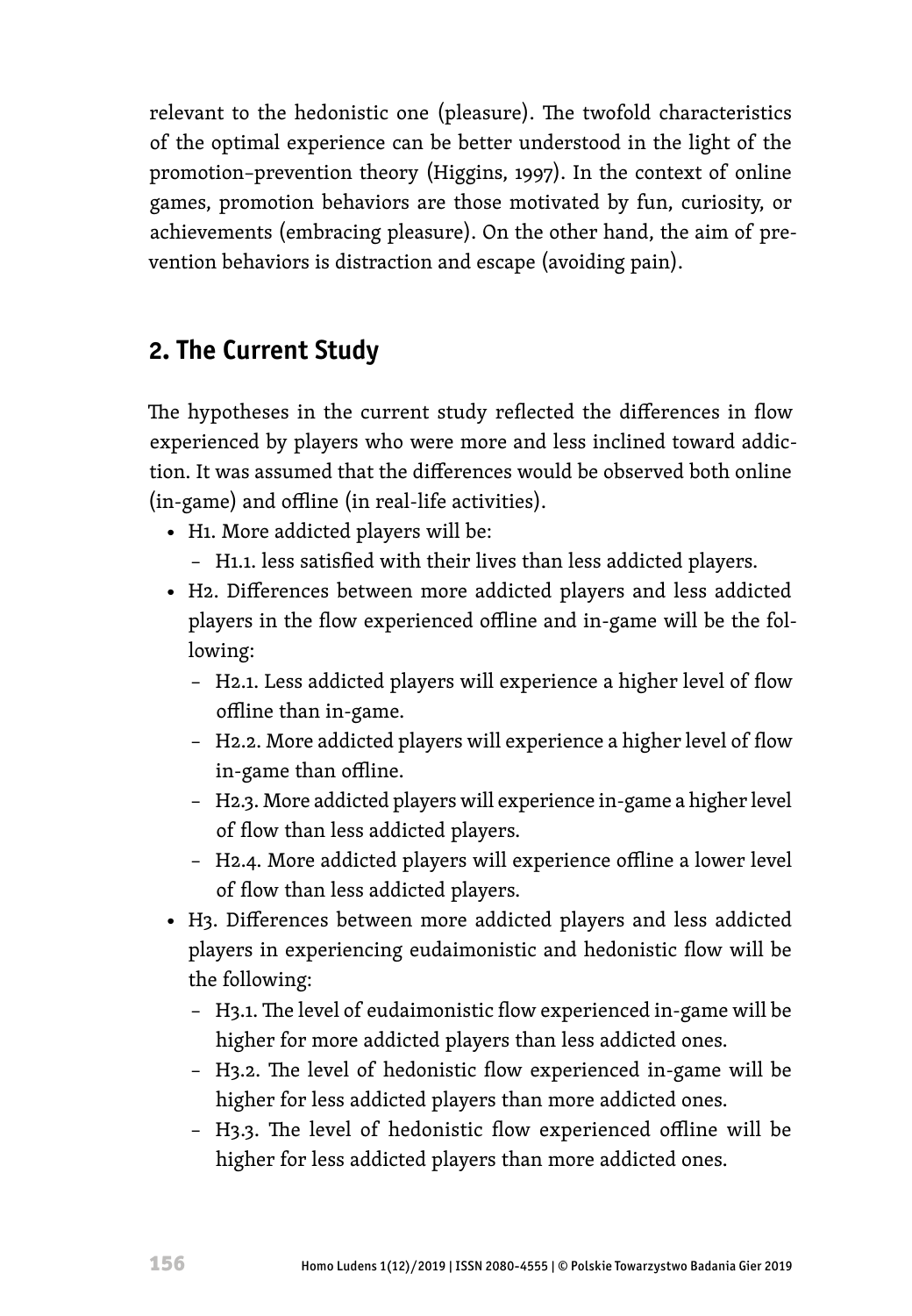- H3.4. More addicted players will experience in-game a higher level of eudaimonistic flow than that of hedonistic flow.
- H3.5. Less addicted players will experience in-game a higher level of hedonistic flow than that of eudaimonistic flow.

#### **2.1. Method**

The research was conducted online in Polish after placing recruitment information about the survey on six Polish language online game forums. There was no interaction between participants and researchers. After clicking a link in the recruitment note, individuals were redirected to the webpage with the survey.

#### *2.1.1. Materials*

The study questionnaire consisted of 70 single items and two complex items related to emotions. For each item, participants were required to specify their level of agreement or disagreement on a 5-point Likert scale. The questionnaire was followed by three questions regarding the average weekly time spent in game, the duration of playing (when it was started), and the names of the games played. The language of the questionnaire was Polish.

Flow level was measured by two exploratory scales prepared for the purposes of the current study, each consisting of 18 items. One scale measured flow experienced while playing an online game, the other one measured flow experienced in general (in life). Consecutive items in both scales corresponded to each other in such a way that the flow-inlife scale was a generalisation of statements from the flow in game scale. The instruction for the flow in game scale asked players to imagine that they were playing their favorite game. Consequently, the instruction for the flow in life scale asked them to think about their life in general. Items from both scales were presented on a single HTML page in random order – different for each participant (which might have affected the reliability score).

Addiction was measured with the Internet Addiction Test (Widyanto & McMurran, 2004) and satisfaction with life was measured with the Satisfaction with Life Scale (Diener at al*.,* 1984). Additionally, two exploratory scales were used, concerning emotions experienced while playing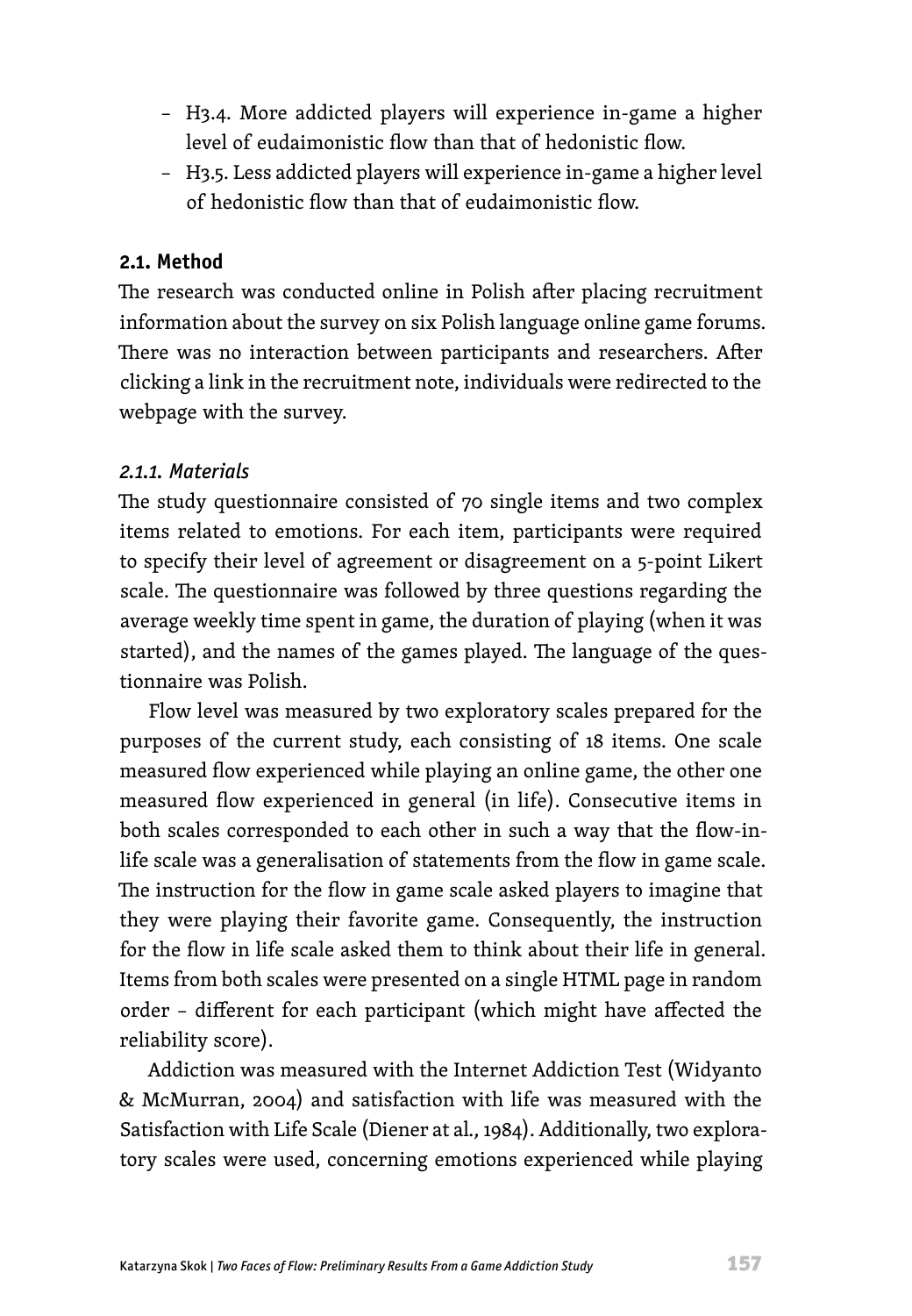and emotions experienced when it is not possible to play, based on a twofactor model of emotions (Russell at al., 1989). The pleasant and higharousal emotions (excitement) were: excited, interested, glad, happy; the unpleasant and high-arousal emotions (stress) were: stressed, angry, irritated, annoyed, frustrated, anxious; the pleasant and low-arousal emotions (relaxation) were: relaxed, calm; and finally the unpleasant and low-arousal emotions (depression) were: bored, disappointed, tired, sad.

### *2.1.2. Participants*

The participants were Polish language players recruited from Polish online game forums. The recruitment note informed that the study would explore their motivation to play online games. The analysis included 159 surveys of which 111 were fully filled out. Players who filled out the whole survey were of the following age groups: 19–24 (47.7%; 53 participants), under 19 (32.4%; 36 participants), and over 24 (19.8%; 22 participants). The played games were the following: *World of Warcraft* (53%; 84 participants), *Battlefield* (9%; 14 participants), *Lineage II* (8%; 13 participants), *Runes of Magic* (8%; 13 participants), and *Guild Wars* (2%; 3 participants).

### *2.1.3. Results*

*Addiction.*The mean level of Internet addiction (111 results from fully filled out surveys) was 41.22. 80 participants (72.1%) were diagnosed as average Internet users, 30 participants (27%) were users experiencing occasional or frequent problems because of the Internet, and one person (0.9%) was an addicted one. Because the aim of the current study was not a clinical one, it was decided to assume a median for differentiating participants in relation to their level of addiction. According to these statistics, 55 participants were assigned to the group of less addicted players (49.5%) and 56 (50.5%) to the group of more addicted players. Both groups of players got respectively 21 to 37 and 38 to 88 points on the Internet Addiction Test.

*Addiction and age.* There was no significant correlation between Internet addiction and age: *r*(109) = 0.02; *p*= 0.87. The mean levels of addiction of participants from different age groups were the following: individuals under 19: M(36) = 41.94, SD = 16.18; individuals between 19 and 24: M(53) = 39.89, SD = 11.99; and individuals over 24: M(22) = 43.23, SD = 16.73.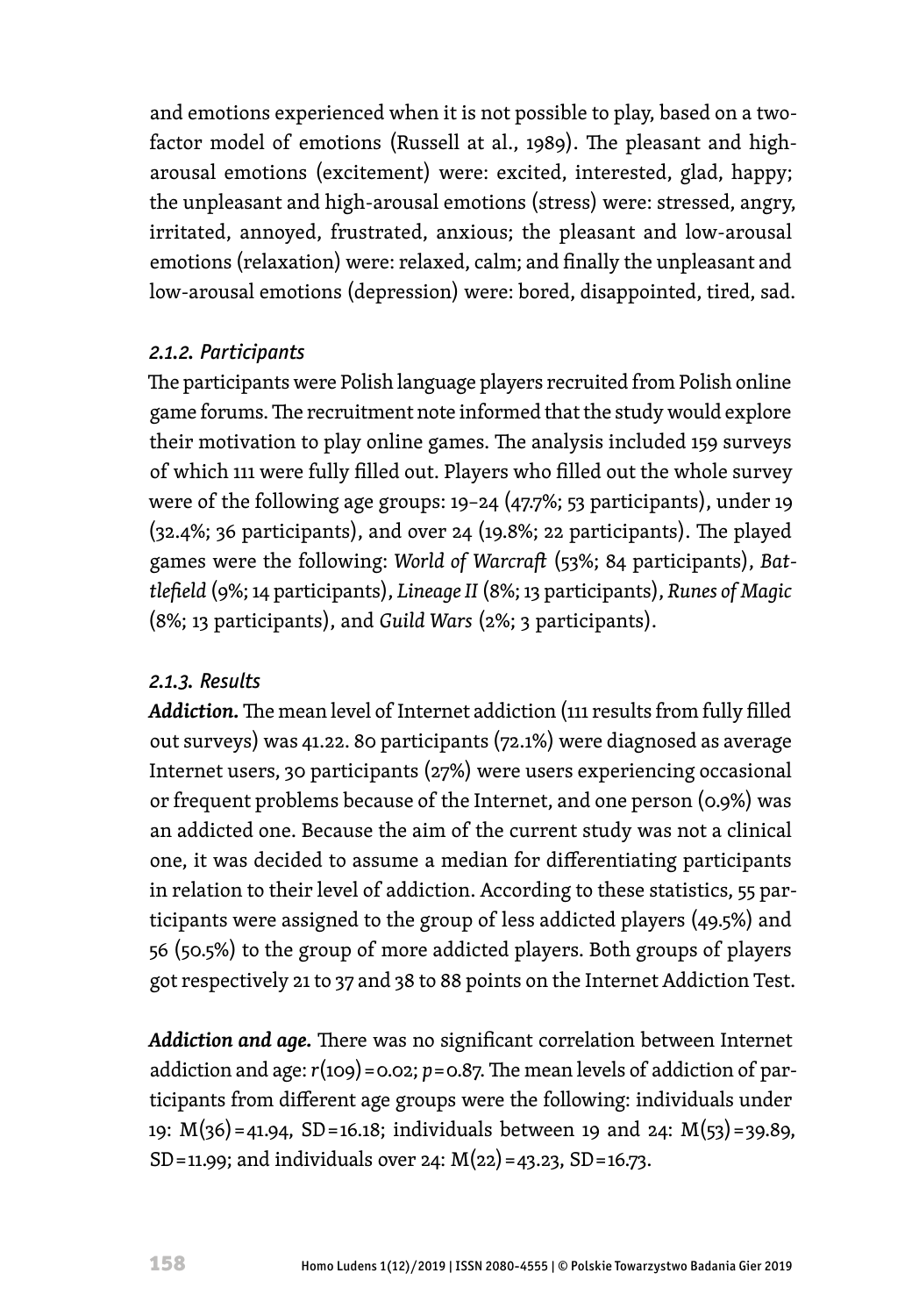*Verification of hypotheses.* From 18 flow items presented in the survey, eventually 12 were chosen for further analysis. Exploratory factor analysis (Varimax rotation with Kaiser normalisation) of flow in game state showed three factors: eudaimonistic flow (six items;  $\alpha$ =0.71; 20.57% of variance), hedonistic flow (three items; α = 0.65; 15.43% of variance) and purposefulness (three items; α = 0.41; 12.54% of variance). These factors explain 48.54% of the variance of results. Eudaimonistic flow includes absorption, forgetting problems, meaning, calming down, filling emptiness in life, and escape from nonsense. Hedonistic flow includes fun, curiosity, and autonomy. And purposefulness includes purposefulness, achievability of goal, and challenge. Purposefulness had a low reliability, which indicates that it should be reworked in future (either developed as a single factor or merged with the two existing ones).

Factor analysis of flow in life did not show a similar pattern as flow in game. For example, absorption seemed to be rather a part of purposefulness or a factor representing hedonistic flow not eudaimonistic one. Additionally, eudaimonistic flow seemed to lack some of its components: calming down or meaning are not a part of it but clearly form a hedonistic state. This fact may indicate that, from a psychometric point of view, flow in life is not an equivalent of the flow experienced during some activities. For further analysis, it was nonetheless decided to operationalize flow in life by items corresponding to flow in game. Table 1 shows the rotated component matrix of flow in game.

Of the 10 tested hypotheses, 7 were verified positively. More addicted players compared to less addicted ones were less satisfied with their lives (H<sub>1.1</sub>) (M=13.84 and M=16.6; t(109)=3.64; p<0.01). As far as the second hypothesis is concerned, two of its parts were verified positively and two negatively. Contrary to the assumptions, less addicted players did not experience a higher level of flow in life than while playing games (H2.1). The level of flow experienced by this group in games and in life was similar (respectively:  $M = 3.51$  and  $M = 3.63$ ;  $t(53) = -1.42$ ; p $= 0.16$ ). In the group of more addicted players the difference was consistent with the hypothesis (H2.2): more addicted players experienced a higher level of flow in game than in life (M=3.77 and M=3.49; t(55) = 2,82; p < 0.01). Additionally, more addicted players experienced a higher level of flow in game than less addicted ones (H2.3) (M=3.77 and M=3.5; t(109) = -2.82; p=0.01).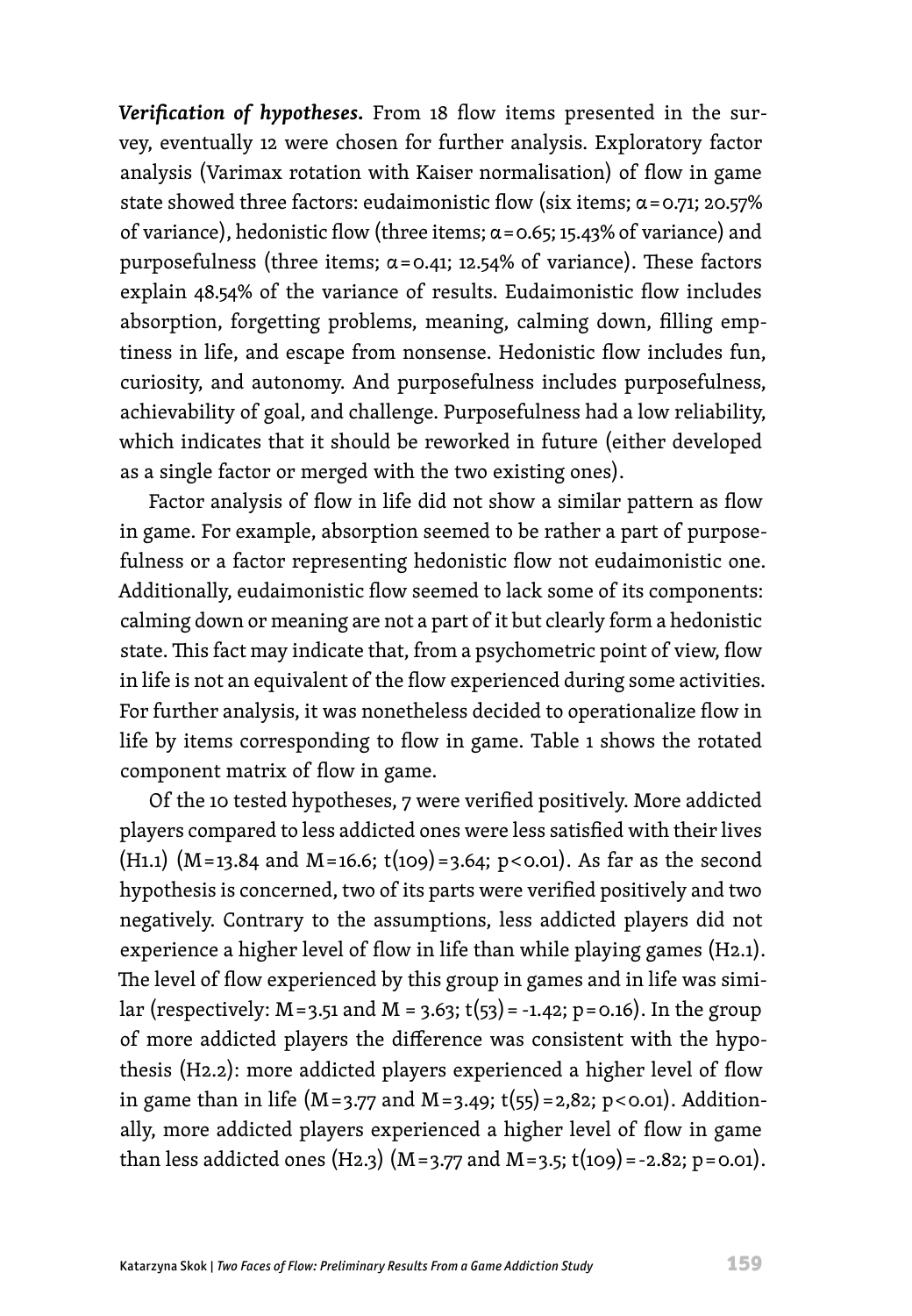Hypothesis 2.4 was not supported: both groups of players experienced similar levels of flow in life (more and less addicted players, respectively: M = 3.49 and M = 3.63; t(108) = 1.27; p = 0.21).

|                           | Flow in game  |            |                |  |  |
|---------------------------|---------------|------------|----------------|--|--|
| <b>Items</b>              | Eudaimonistic | Hedonistic | Purposefulness |  |  |
| absorption                | 0.493         | 0.097      | 0.311          |  |  |
| forgetting problems       | 0.771         | 0.013      | $-0.003$       |  |  |
| meaning                   | 0.614         | 0.163      | 0.211          |  |  |
| calming down              | 0.589         | 0.020      | $-0.029$       |  |  |
| filling emptiness in life | 0.687         | 0.193      | $-0.180$       |  |  |
| escape from nonsense      | 0.614         | $-0.025$   | 0.092          |  |  |
| fun                       | $-0.006$      | 0.792      | 0.225          |  |  |
| curiosity                 | 0.108         | 0.783      | 0.156          |  |  |
| autonomy                  | 0.121         | 0.677      | $-0.086$       |  |  |
| purposefulness            | $-0.088$      | 0.136      | 0.702          |  |  |
| achievability of goal     | 0.115         | 0.230      | 0.411          |  |  |
| challenge                 | 0.101         | $-0.093$   | 0.760          |  |  |

**Table 1.** Results of exploratory factor analysis of flow in game – factor loadings (rotation method: Varimax with Kaiser normalisation)

The third hypothesis, depicting the differences between more and less addicted players in experiencing hedonistic and eudaimonistic flow, was supported in its three components. First (H3.1), the level of eudaimonistic flow experienced in game was higher for more addicted players than less addicted ones ( $M = 3.21$  and  $M = 2.55$ ; t(109) = -4.28; p < 0.01). Second (H3.3), the level of hedonistic flow experienced in life was higher for less addicted players than more addicted ones (M = 3.88 and M = 3.51; t(108) =2.37; p = 0.02). Third (H3.5), for less addicted players the level of hedonistic flow experienced in game was higher than the level of eudaimonistic one ( $M = 4.25$  and  $M = 2.55$ ;  $t(54) = 16.58$ ; p $<0.01$ ). Contrary to the assumptions, hypotheses H3.2 and H3.4 were not supported. The level of hedonistic flow experienced in game was not higher for less addicted players than for more addicted ones  $(H_3, 2)$   $(M = 4.36$  and  $M = 4.25$ ; t(109) = -0.99; p = 0.33). Also (H3.4), more addicted players did not experience in game a higher level of eudaimonistic flow than that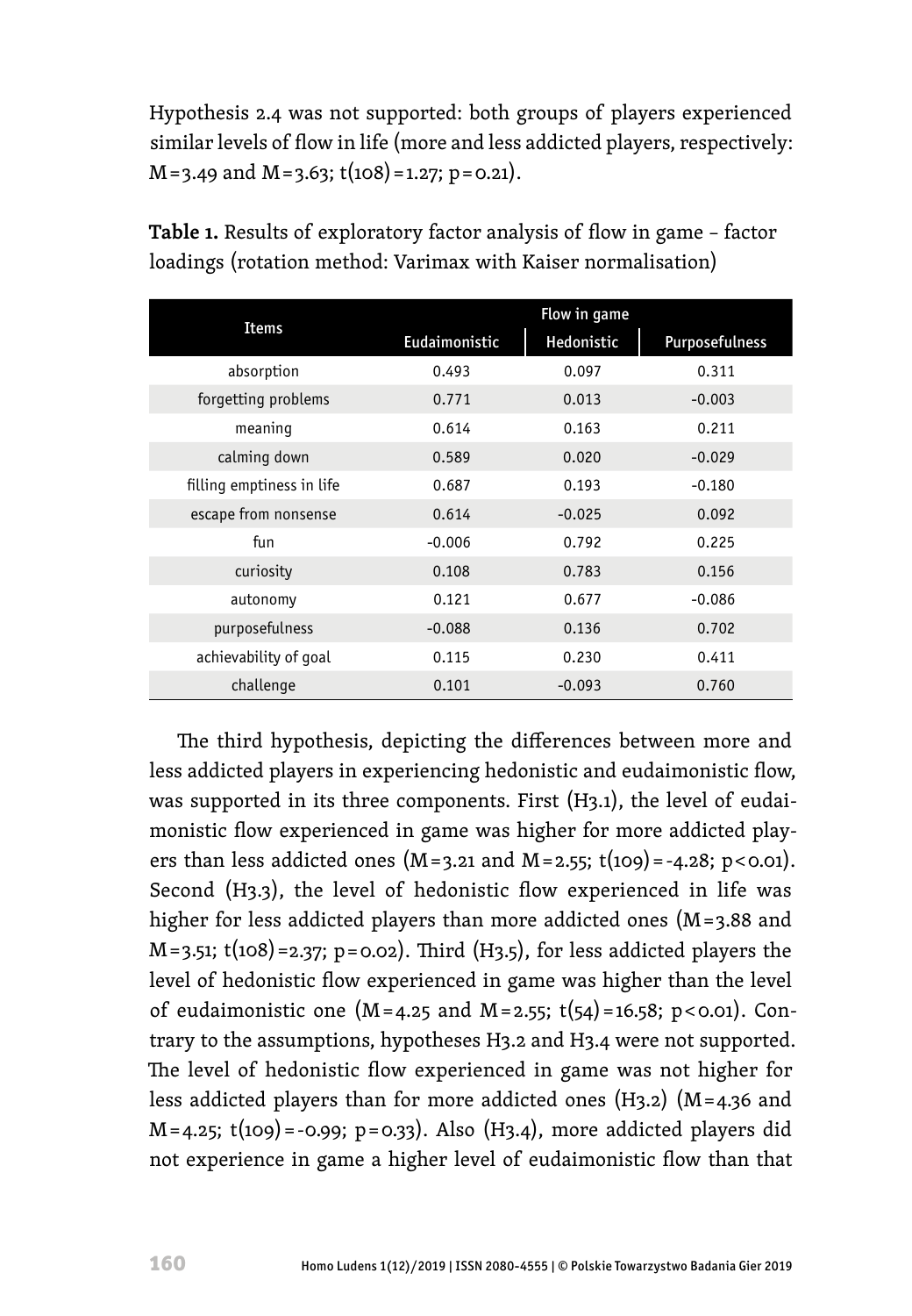of hedonistic flow. On the contrary, the group of more addicted players experienced a higher level of hedonistic flow than that of eudaimonistic flow  $(M=4.36$  and  $M=3.21$ ;  $t(55)=8.84$ ; p $<0.01$ ).

In response to the negatively verified hypothesis 3.4, a more subtle measure can be submitted, regarding a general difference in experiencing hedonistic and eudaimonistic flow in game. For all participants hedonistic flow in game was significantly stronger than eudaimonistic one (M=4.30 and M=2.91; t(158)=-19.32; p<0.01). If we test the hypothesis 3.4 in relation to this difference, its meaning is verified positively. The difference between hedonistic and eudaimonistic flow in game was significantly lower for more addicted players than for less addicted ones  $(M=1.15$  and  $M=1.69$ ; t(109) = 3.29; p < 0.01). This may reflect a relatively higher significance of eudaimonistic flow (compared to hedonistic one) for more addicted players. What is interesting, a contrary difference can be observed in the level of flow experienced in life [M = 0.07 (more addicted players) and  $M = 0.56$  (less addicted players);  $t(108) = 3.06$ ; p < 0.01). In both cases (flow in games or flow in life) the difference can be accounted for by different factors. In the first case, the level of eudaimonistic flow in game was higher for more addicted players than for less addicted ones (H3.1) but there was no difference in experiencing hedonistic flow in game (H3.2). In the second case, the level of hedonistic flow in life was higher for less addicted players than for more addicted ones (H3.3) but there was no difference in experiencing eudaimonistic flow in life  $[M=3.44 (AP)$  and  $M=3.32 (NAP); t(108) = -0.91; p=0.37$ .

*Emotions.* Emotions experienced while playing a favorite game or when it is not possible to play were analyzed according to the two-factor model of emotions (Russell et al. 1989). The participants experienced more intensely pleasant emotions [excitement  $(M=3.75)$  and relaxation  $(M=3.41)$ ] when they were playing than unpleasant emotions [depression]  $(M=1.80)$  and stress  $(M=1.58)$ ] when they were unable to play.

Three categories of emotions correlated positively with addiction: stress, depression, and excitement. Eudaimonistic flow correlated positively with all categories. There was no correlation between any emotion category and hedonistic flow in life or life satisfaction. The pleasant emotions correlated with addiction, hedonistic and eudaimonistic flow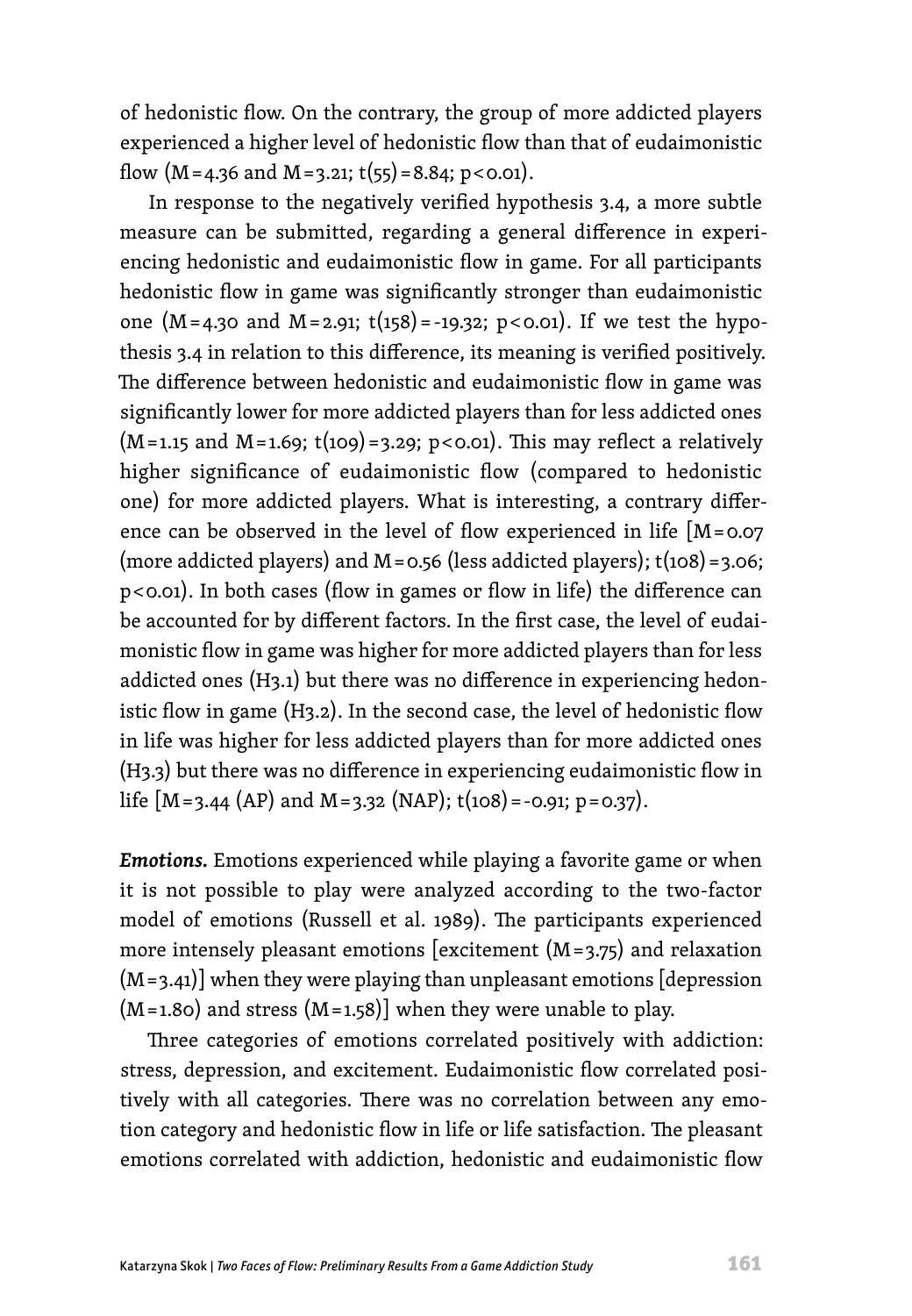in games, and eudaimonistic flow in life. The unpleasant emotions correlated with addiction and eudaimonistic flow in games and life. Detailed correlation statistics are presented in Table 2.

| Table 2. Correlations between emotional states and other variables |  |
|--------------------------------------------------------------------|--|
| tested in the study                                                |  |
|                                                                    |  |

|   |                   |           | Correlations with other variables tested in the study |            |               |            |                           |
|---|-------------------|-----------|-------------------------------------------------------|------------|---------------|------------|---------------------------|
|   | <b>Emotions</b>   | Addiction | Flow in game                                          |            | Flow in life  |            | Satisfaction<br>with life |
|   |                   |           | Eudaimonistic                                         | Hedonistic | Eudaimonistic | Hedonistic |                           |
|   | excitement        | $0.34***$ | $0.35***$                                             | $0.34***$  | $0.29**$      | 0.04       | 0.13                      |
| A | stress            | $0.65***$ | $0.54***$                                             | 0.03       | $0.22*$       | $-0.08$    | $-0.17$                   |
|   | relaxation        | $-0.02$   | $0.25**$                                              | $0.22**$   | $0.24***$     | 0.11       | 0.18                      |
|   | depression        | $0.57***$ | $0.56***$                                             | 0.14       | $0.23*$       | $-0.02$    | 0.12                      |
|   | excited           | $0.42***$ | $0.23**$                                              | $0.20*$    | 0.15          | $-0.09$    | $-0.01$                   |
|   | interested        | $0.22*$   | $0.23**$                                              | $0.37***$  | $0.24***$     | 0.07       | 0.17                      |
|   | glad              | $0.20*$   | $0.23**$                                              | $0.23**$   | $0.24***$     | 0.10       | $0.22*$                   |
|   | happy             | 0.18      | $0.37***$                                             | $0.27**$   | $0.26**$      | 0.08       | 0.12                      |
|   | stressed          | $0.42***$ | $0.42***$                                             | $-0.02$    | $0.22*$       | 0.03       | 0.01                      |
|   | angry             | $0.55***$ | $0.39***$                                             | 0.04       | $0.20*$       | $-0.04$    | $-0.22*$                  |
|   | irritated         | $0.46***$ | $0.41***$                                             | 0.06       | 0.08          | $-0.15$    | $-0.14$                   |
|   | annoyed           | $0.59***$ | $0.43***$                                             | 0.04       | $0.20*$       | $-0.06$    | $-0.10$                   |
| B | frustrated        | $0.50***$ | $0.47***$                                             | 0.07       | $0.19*$       | $-0.05$    | $-0.08$                   |
|   | anxious           | $0.57***$ | $0.45***$                                             | $-0.05$    | $0.19*$       | $-0.10$    | $-0.28**$                 |
|   | relaxed           | 0.00      | $0.17*$                                               | $0.29***$  | $0.18*$       | 0.03       | 0.16                      |
|   | calm              | $-0.03$   | $0.24**$                                              | 0.10       | $0.22*$       | 0.15       | 0.15                      |
|   | bored             | $0.48***$ | $0.50***$                                             | $0.16*$    | 0.15          | $-0.02$    | $-0.15$                   |
|   | disappoin-<br>ted | $0.42***$ | $0.36***$                                             | 0.10       | 0.12          | $-0.01$    | $-0.08$                   |
|   | tired             | $0.34***$ | $0.35***$                                             | 0.11       | $0.22*$       | 0.03       | $-0.01$                   |
|   | sad               | $0.48***$ | $0.43***$                                             | 0.02       | $0.24***$     | $-0.06$    | $-0.09$                   |

\*\*\* *p* < 0.001 A – emotional states

B – single emotions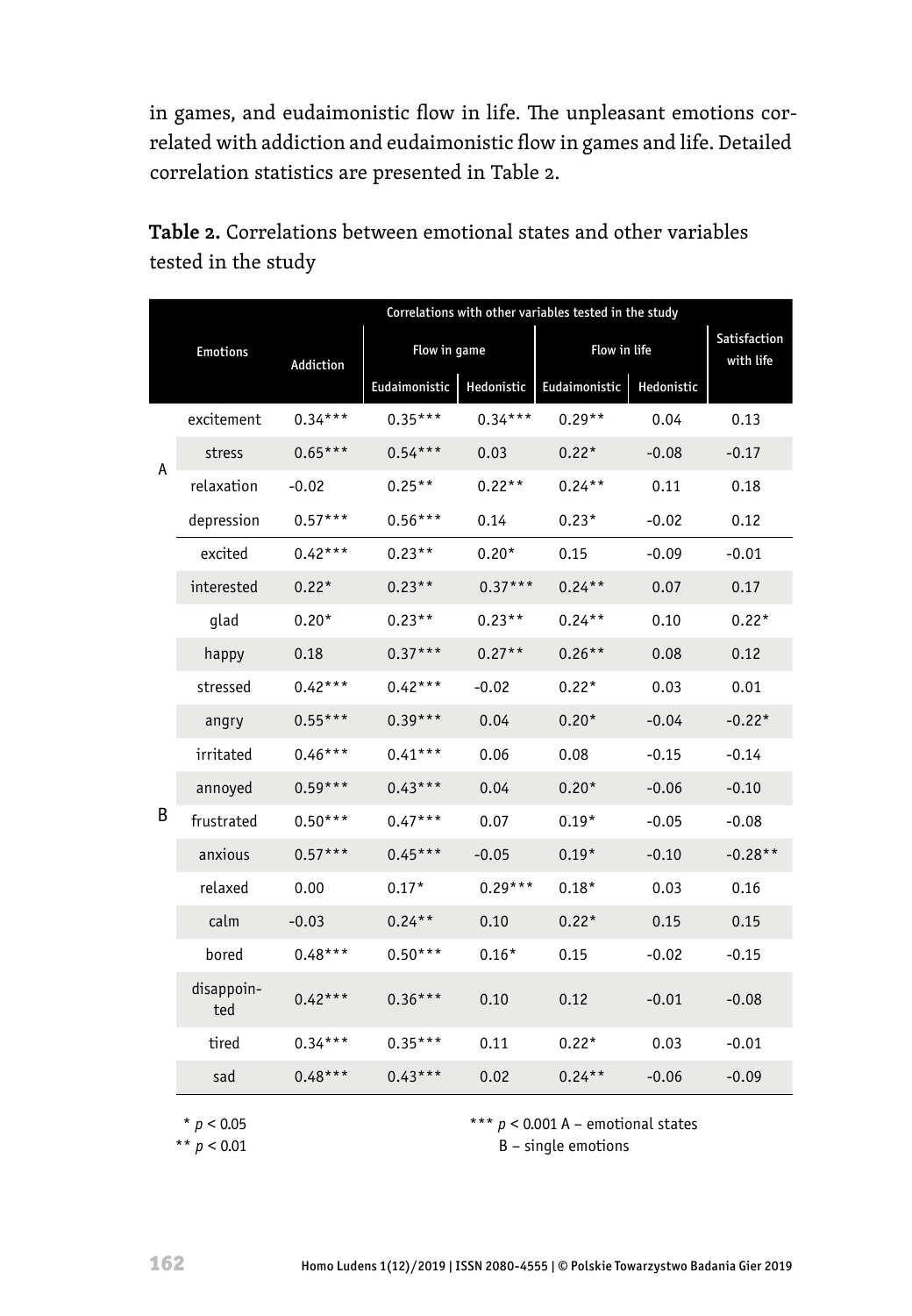*Eudaimonistic flow and an excitement-based model of Internet addiction.* It was assumed that a distal cause of Internet or game addiction is a low life competence (operationalized by the flow in life item 'I know I do well in life'), and annoyance is an emotion experienced when it is not possible to compensate that low competence (for example, by playing a game). The compensation itself paradoxically might be based on experiencing higharousal pleasant excitement and soothing eudaimonistic flow at the same time. It is important to add that excitement is not identical with hedonistic flow (although it can be a main emotion experienced while being in this state). Also, excited players are not necessarily in the hedonistic state, their excitement may be a way to escape.

Linear regression analysis showed that 54.4% of the variance of Internet addiction was accounted for by the four above factors. Detailed regression analysis results are presented in Tables 3 and 4.

**Table 3.** Results of linear regression analysis for internet addiction – model summary

| R     | R Square | <b>Adjusted R Square</b> | Std. Error of the<br>Estimate |
|-------|----------|--------------------------|-------------------------------|
| 0.749 | 0.561    | 0.544                    | 9.743                         |

**Table 4.** Results of linear regression analysis for internet addiction – coefficients

|                               | <b>Unstandardized</b><br>Coefficients |            | Standardized<br>Coefficients | t        | Siq.  |
|-------------------------------|---------------------------------------|------------|------------------------------|----------|-------|
|                               | B                                     | Std. Error | <b>Beta</b>                  |          |       |
| (constant)                    | 21.787                                | 4.754      |                              | 4.583    | 0.000 |
| excitement                    | 3.669                                 | 0.920      | 0.272                        | 3.986    | 0.000 |
| eudaimonistic<br>flow in game | 3.565                                 | 1.235      | 0.217                        | 2.887    | 0.005 |
| annoyance                     | 5.813                                 | 1.052      | 0.410                        | 5.526    | 0.000 |
| life competence               | $-3.985$                              | 0.859      | $-0.301$                     | $-4.638$ | 0.000 |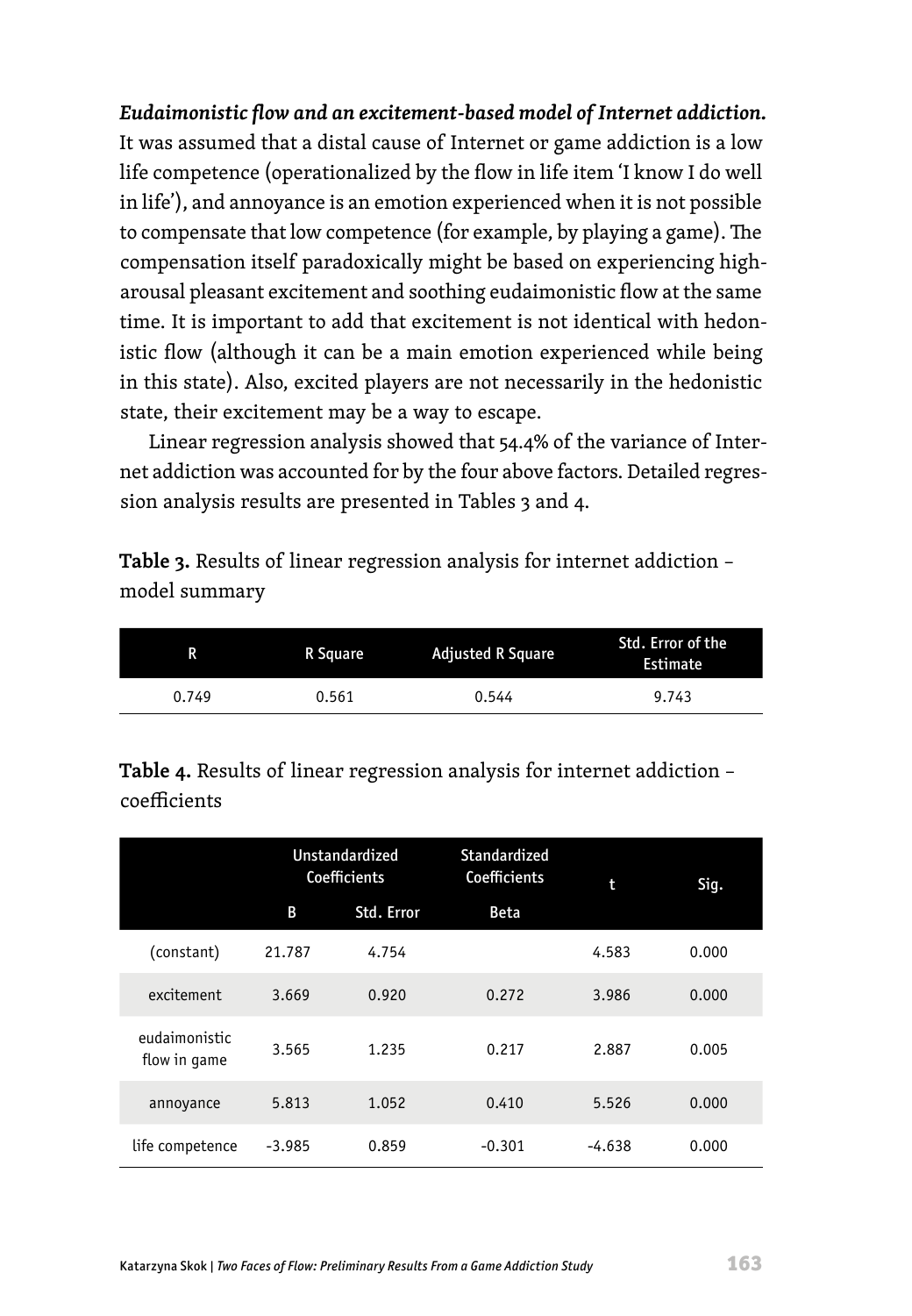## **3. Discussion**

The results of the study show that there is a positive correlation between Internet (or game) addiction and flow in game. More addicted players tend to be less satisfied with life. Additionally, games seem to be a special form of activity for them: they experience more flow in game than generally in life and the level of their flow is higher than that experienced by less addicted players. This study shows that flow is not a homogenous state as introduced by Csikszentmihalyi; therefore, its relation to addiction is much more complex than depicted in the literature. Flow experienced by players has at least two components which relate to (1) direct pleasure seeking, 'here and now' enjoyment of performing an action (hedonistic flow), and to (2) the need to compensate life deficits (eudaimonistic flow, a kind of escapism). Less addicted players experience more hedonistic flow in life than more addicted ones, and in games the opposite is true: the level of eudaimonistic flow in games is higher for more addicted players than for less addicted ones.

In terms of the promotion–prevention theory (Higgins, 1997), hedonistic flow corresponds to promotion and eudaimonistic one is related to prevention. There is, however, one interesting paradoxical incongruence here. More addicted players compared to less addicted ones experience a higher level of eudaimonistic flow in game (prevention), and at the same time they are more excited while playing (promotion). This paradox can be explained by assuming that, in addiction, promotion and prevention correspond to different motivational levels. Prevention, or eudaimonistic flow, is a meta-metamotivational strategy while promotion, or excitement, is a metamotivational tactic to perform certain actions in games. The above relations are presented in Table 5. A similar pattern was observed in experimental conditions – risky tactics can serve a vigilant strategy (Scholer at al., 2008).

In the current study, preventional regulation, vigilance, and eudaimonistic flow are a reaction to low life competence, to deficits and problems that cannot be coped with in a direct way. When typical off-game prevention strategy is not successful and individuals are prone to failure, they modify their tactics under the strategy and seek excitement (instead of relaxation) in a game. Instead of being focused on their life deficits they become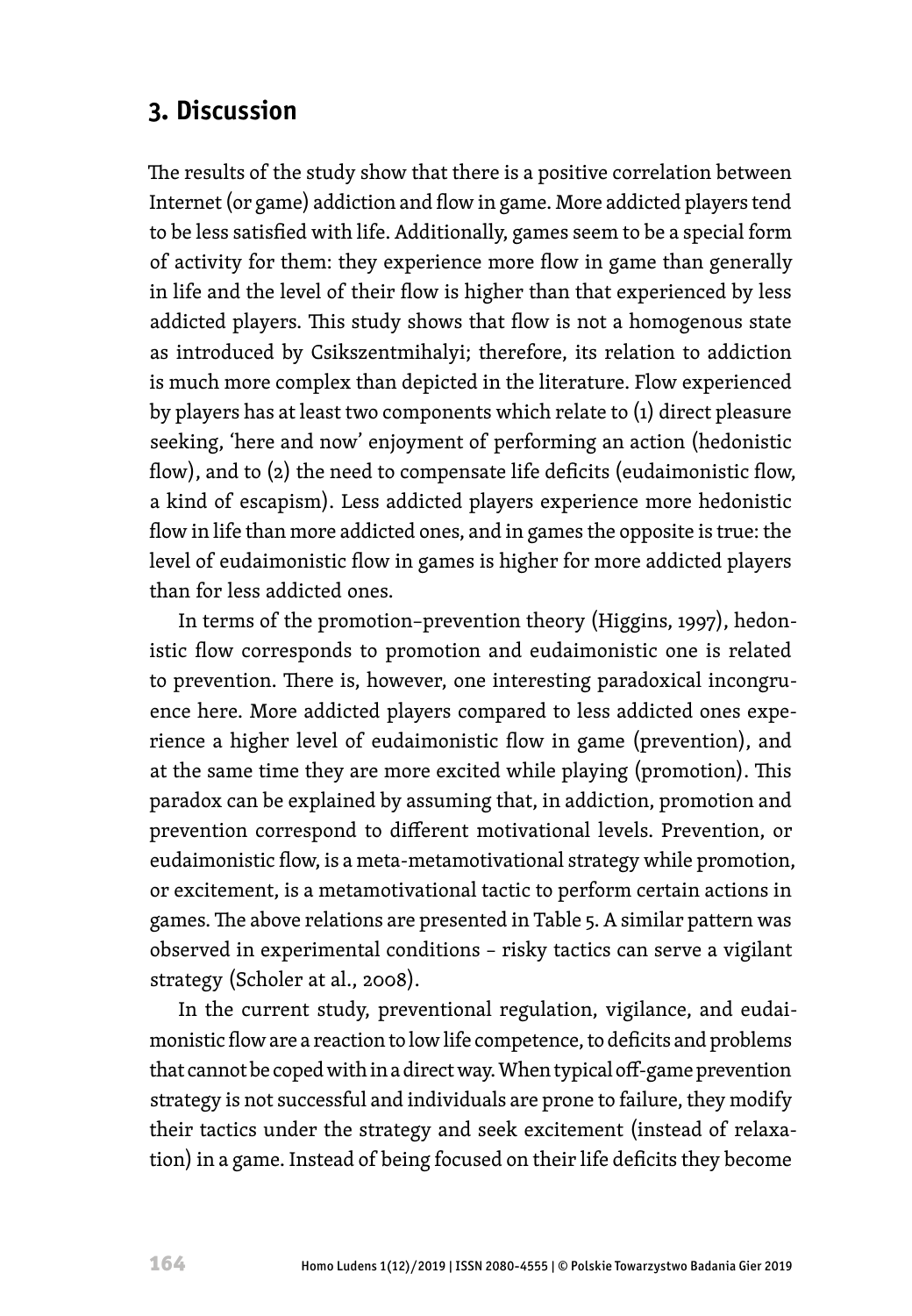excited by games. The model of game (Internet) addiction presented in the current study includes four predictors: low (1) life competence that leads to  $(2)$  annoyance when it is not possible to compensate it,  $(3)$  eudaimonistic flow in a game as a strategy to prevent experiencing future failures, and (4) excitement as a tactic to reach strategic goals in the best way. This corresponds to the results of physiological studies on Internet and game addiction. Addicts tend to have a higher level of physiological arousal than non-addicts (Griffiths & Dancaster, 1995). High 'energetic' arousal is typical for a type A personality and those who score high on Behavioral Activation System (BAS) scales (Carver & White, 1994). Although there is no direct empirical evidence for a relation between BAS and Internet (game) addiction, some studies show that BAS may influence alcohol or drug addiction (Franken, 2002; Franken & Muris, 2006). Two components of BAS might be especially responsible for this: fun seeking and drive.

| Table 5. Levels of motivation and corresponding goals, promotion- |  |  |
|-------------------------------------------------------------------|--|--|
| prevention states and types of flow                               |  |  |

| <b>Motivation level</b>          | <b>Motivation</b>      | <b>Metamotivation</b> | Meta-<br>metamotivation |
|----------------------------------|------------------------|-----------------------|-------------------------|
| goal                             | to play Alterac Valley | to have fun           | to forget problems      |
| promotion -<br>prevention theory |                        | promotion             | prevention              |
| flow                             |                        | hedonistic            | eudaimonistic           |

The results of the current study could also be interpreted in a biochemical context (Koepp et al., 1998). Dopamine is associated with rewardseeking behaviors (Arias-Carrión & Poppel, 2007) and its role can be described by differentiation between 'wanting' and 'liking' (Berridge & Robinson. 1998). The role of 'wanting' is not to mediate hedonistic impact but rather to mediate the incentive salience of rewards, modulating their motivational value. 'Liking' is a hedonistic pleasure of consuming a stimulus, an emotion lacking motivational characteristics. In mice, for example, increased dopamine may enhance 'wanting' sweet rewards without increasing the 'liking' of sweetness (Pecina at al., 2003). The differentiation between 'wanting' and 'liking' may help understand addictive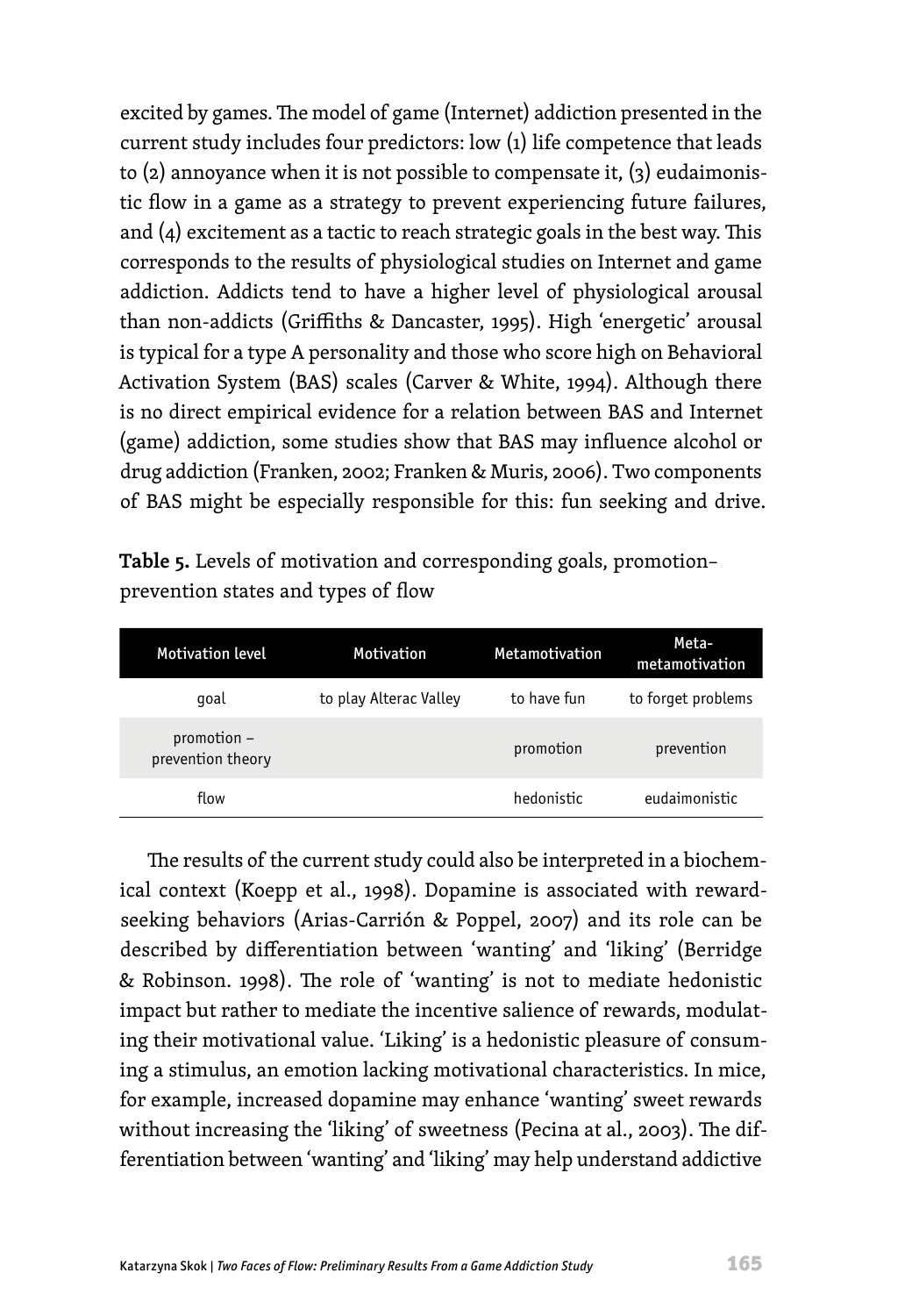behaviors: drug, gambling, and game addictions. A cocaine user may be excited by the drug, which may be a source of vitality and self-confidence for him or her. In the case of gamblers, the vitality and self-confidence that lead to risky decisions may be influenced by the illusion of control or unrealistic optimism biases (Abler at al., 2009). Finally, in players vitality would manifest itself in an almost unlimited satisfaction of needs created while playing a game, feeling the power, becoming stronger and stronger. And this state can be described in terms of the interaction between eudaimonistic flow and excitement.

### **4. Conclusions**

The current study shows strong empiric evidence for the heterogeneity of the flow state and the way its eudaimonistic component combined with the experience of excitement influences game (Internet) addiction. The study also sheds light on the way addicted individuals – those who experience lower satisfaction with life – find their way to well-being. However, it is important to note that the results presented here are based on exploratory factor analysis and further research should focus on improving the flow scales. In particular the purposefulness component needs to be carefully developed or reworked. Also, the model is based on correlational analysis; future experimental design might confirm a causal relationship between addiction and its predictors. Finally, the participants of the current study were not game (Internet) addicts in clinical terms. It might be worth exploring how the eudaimonistic flow-excitement model would describe a 'real' addicts population. The model presented here can also be interpreted in terms of existential analysis and logotherapy (Frankl, 2006), with a wide range of possible implications for Internet and game addiction therapy.

### **References**

Abler, B., Hahlbrock, R., Unrath, A., Grön, G., Kassubek, J. (2009). At-risk for pathological gambling: Imaging neural reward processing under chronic dopamine agonists. *Brain*, *132*(9), 2396–2402.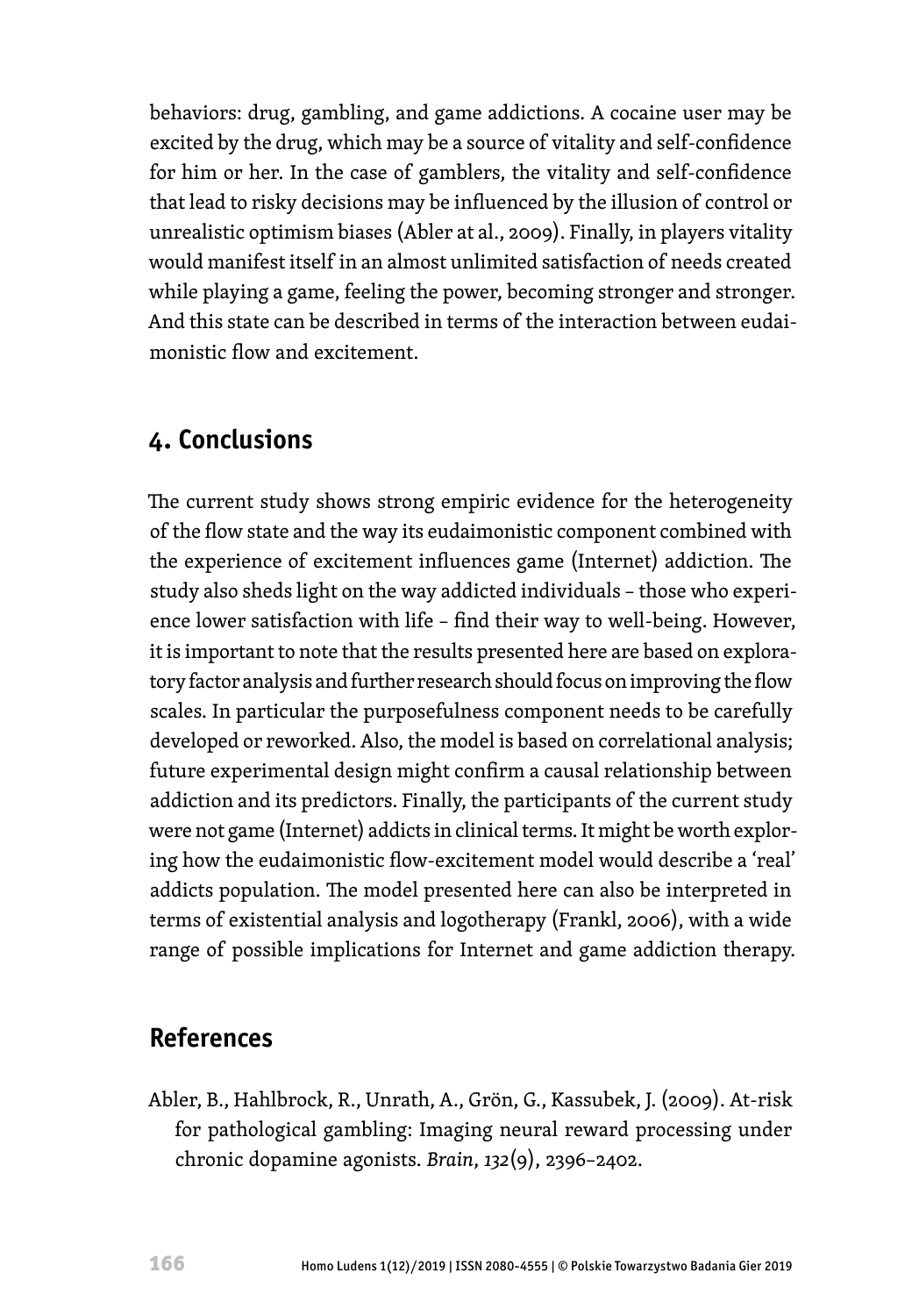- Arias-Carrión, O., Poppel, E. (2007). Dopamine, learning, and rewardseeking behavior. *Acta Neurobiologiae Experimentalis*, *67*(4), 481–488.
- Berridge, K. C., Robinson, T. E. (1998). What is the role of dopamine in reward: Hedonic impact, reward learning, or incentive salience? *Brain Research Reviews*, *28*(3), 309–369.
- Carver, C. S., White, T. L. (1994). Behavioral inhibition, behavioral activation, and affective responses to impending reward and punishment: The BIS/BAS Scales. *Journal of Personality and Social Psychology*, *67*(2), 319–333.
- Choi, D., Kim, J. (2004). Why people continue to play online games: In search of critical design factors to increase customer loyalty to online contents. *CyberPsychology and Behavior*, *7*(1), 11–24.
- Chou, T. J, Ting, C. C. (2003). The role of flow experience in cyber-game addiction. *CyberPsychology and Behavior*, *6*(6), 663–675.
- Csikszentmihalyi, M. (1990). *Flow: The psychology of optimal experience*. New York: HarperCollins.
- Davis, R. A. (2001). A cognitive-behavioral model of pathological Internet use. *Computers in Human Behavior*, *17*(2), 187–195.
- Diener, E., Emmons, R. A., Larsen, R. J., Griffin, S. (1985). The Satisfaction with Life Scale. *Journal of Personality Assessment*, *49*(1), 71–75.
- Franken, I. H. A. (2002). Behavioral approach system (BAS) sensitivity predicts alcohol craving. *Personality and Individual Differences*, *32*(2), 349–355.
- Franken, I. H. A, Muris, P. (2006). BIS/BAS personality characteristics and college students' substance use. *Personality and Individual Differences*, *40*(7), 1497–1503.
- Frankl, V. (2006). *Man's search for meaning.* Boston: Beacon Press.
- Greenfield, D. N. (1999). Psychological characteristics of compulsive Internet use: A preliminary analysis. *CyberPsychology and Behavior, 2*(5), 403–412.
- Griffiths, M. D. (2000). Internet addiction: Time to be taken seriously? *Addiction Research*, *8*(5), 413–418.
- Griffiths, M. D, Dancaster, I. (1995). The effect of type A personality on physiological arousal while playing computer games. *Addictive Behaviors*, 2*0*(4), 543–548.
- Higgins, E. T. (1997). Beyond pleasure and pain. *American Psychologist*, *52*(12), 1280–1300.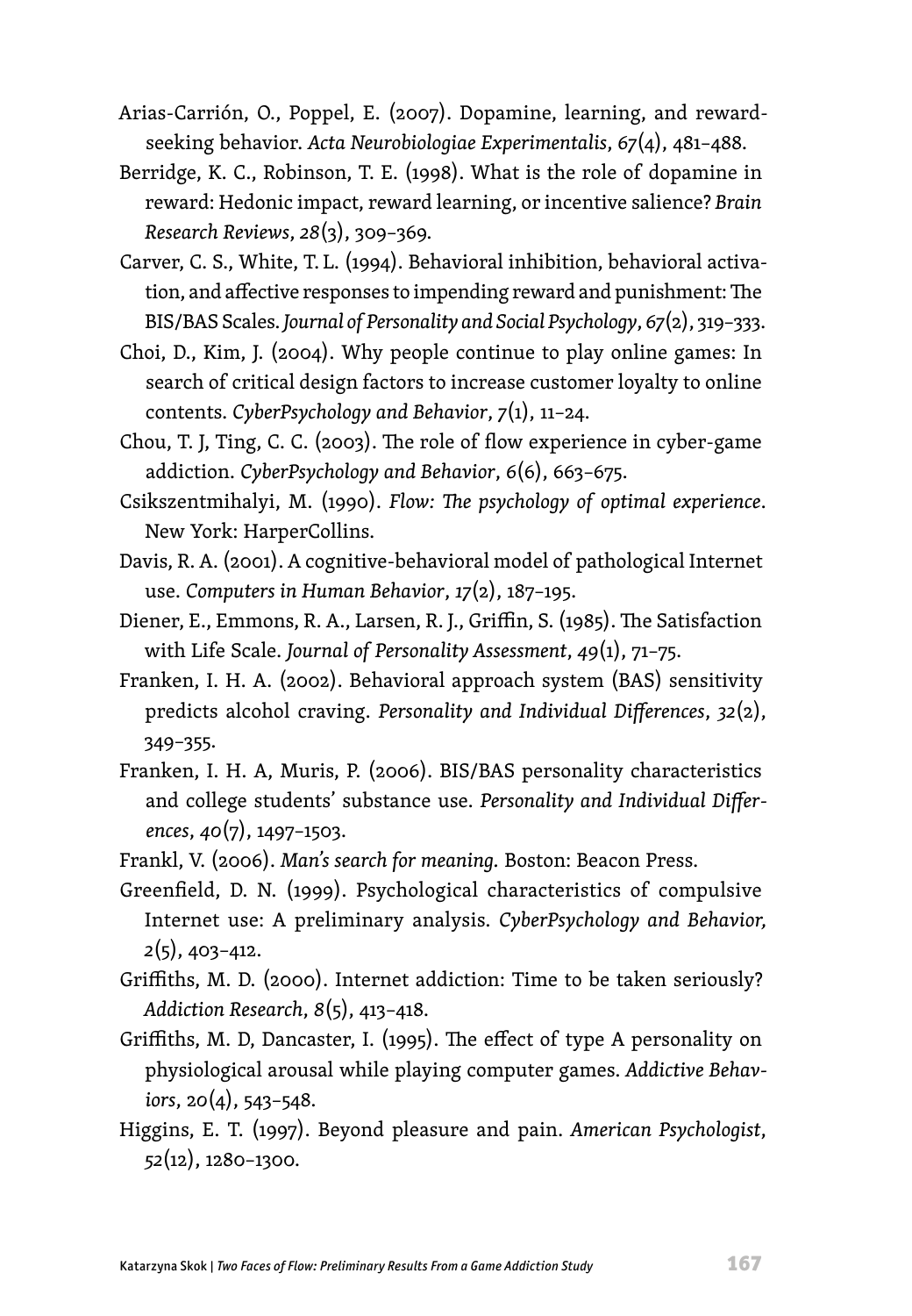- Kahneman, D., Diener, E., Schwarz, N. (eds.) (1999). *Well-being: The foundations of hedonic psychology*. New York: Russell Sage Found.
- Koepp, M. J., Gunn, R. N., Lawrence, A. D, Cunningham, V. J., Dagher, A., Jones, T., et al. (1998). Evidence for striatal dopamine release during a video game. *Nature, 393*(6682), 266–268.
- McMahan, E. A., Estes, D. (2011). Hedonic versus eudaimonic conceptions of well-being: Evidence of differential associations with self-reported well-being. *Social Indicators Research, 103*(1), 93–108.
- Pecina, S., Cagniard, B., Berridge, K. C., Aldridge, W., Zhuang, X. (2003). Hyperdopaminergic mutant mice have higher "wanting" but not "liking" for sweet rewards. *Journal of Neuroscience*, *23*(28), 9395–9402.
- Ryan, R. M., Deci, E. L. (2001). On happiness and human potentials: A review of research on hedonic and eudaimonic well-being. *Annual Review of Psychology*, *52*(1), 141–166.
- Russell, J. A, Weiss, A., Mendelsohn, G. A. (1989). Affect Grid: A singleitem scale of pleasure and arousal. *Journal of Personality and Social Psychology*, *57*(3), 493–502.
- Shapira, N. A., Lessig, M. C., Goldsmith, T. D., Szabo, S. T., Lazoritz, M., Gold, M. S., Stein, D. J. (2003). Problematic Internet use: Proposed classification and diagnostic criteria. *Depression and Anxiety*, *17*(4), 207–216.
- Scholer, A. A., Stroessner, S. J., Higgins, E. T. (2008). Responding to negativity: How a risky tactic can serve a vigilant strategy. *Journal of Experimental Social Psychology*, *44*(3), 767–774.
- Tatarkiewicz, W. (1976). *Analysis of happiness.* The Hague: Martinus Nijhoff.
- Walther, J. B. (1999). Communication addiction disorder: Concern over media, behavior and effects. Online: <[http://psychcentral.com/](http://psychcentral.com/lib/2006/communication-addiction-disorder-concern-over-media-behavior-and-effects/) [lib/2006/communication-addiction-disorder-concern-over-media](http://psychcentral.com/lib/2006/communication-addiction-disorder-concern-over-media-behavior-and-effects/)[behavior-and-effects/](http://psychcentral.com/lib/2006/communication-addiction-disorder-concern-over-media-behavior-and-effects/)>. Accessed: 29th December 2018.
- Wan, C. S., Chiou, W. B. (2006). Psychological motives and online games addiction: A test of flow theory and humanistic needs theory for Taiwanese adolescents. *CyberPsychology and Behavior*, *9*(3), 317–324.
- Waterman, A. S. (1993). Two conceptions of happiness: Contrasts of personal expressiveness (eudaimonia) and hedonic enjoyment. *Journal of Personality and Social Psychology*, *64*(4), 678–691.
- Widyanto, L., McMurran, M. (2004). The psychometric properties of the Internet Addiction Test. *CyberPsychology and Behavior*, *7*(4), 443–450.